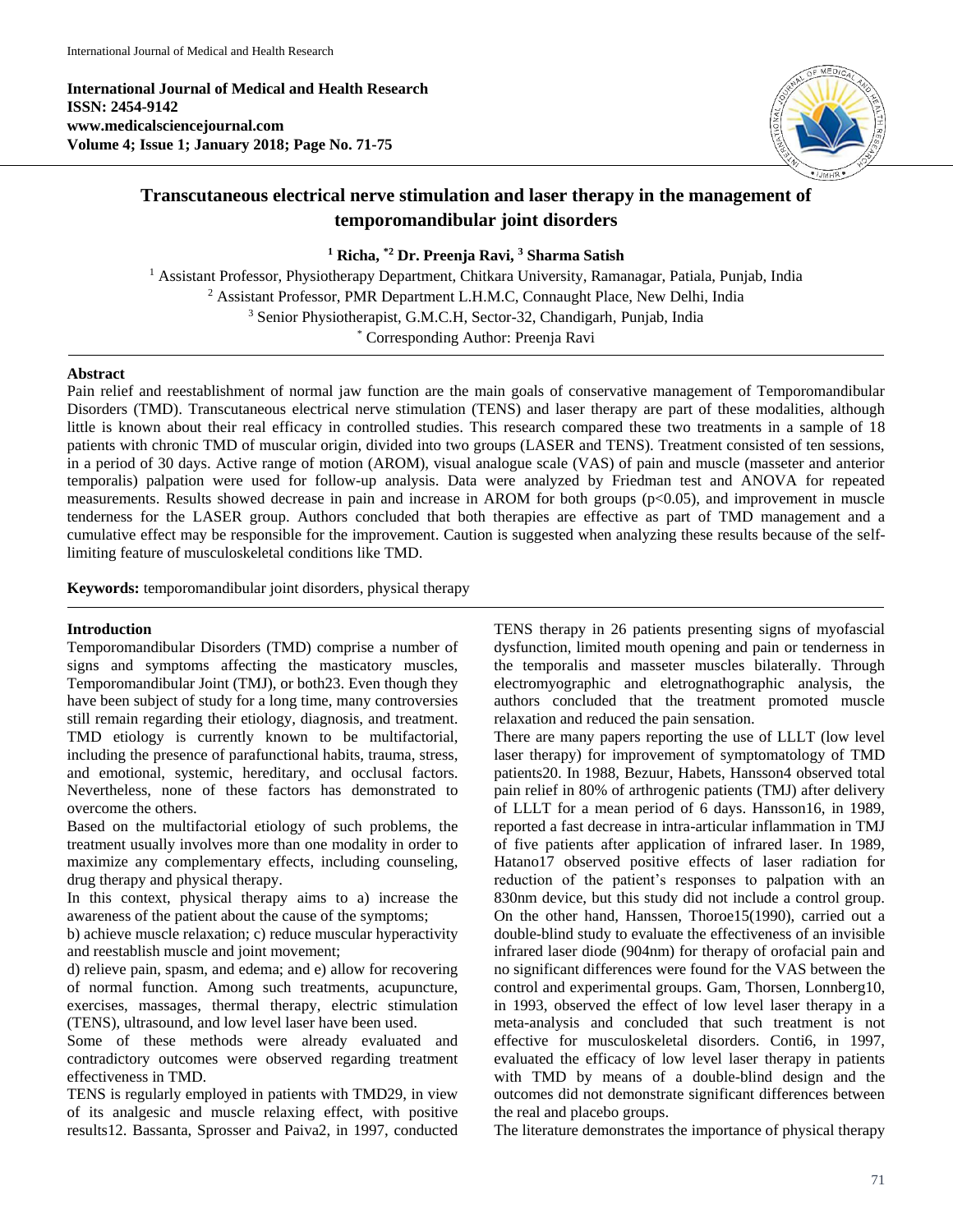in the treatment of Temporomandibular Disorders8. Therefore, the aim of this study was to compare the effectiveness of Transcutaneous eletric nerve stimulation (TENS) and low-level laser therapy for the treatment of patients with chronic myogenic TMD.

### **Methods**

Although a total of 20 subjects were initially included, two abandoned the study for different reasons. Final sample was composed of 18 individuals (with a mean age of 25.6 years) attending the TMD and Orofacial Pain Center of the Department of Prosthodontics of I.T.S Paramedical College, Ghaziabad (Table 1). Patients presenting with more than 5 posterior missing teeth (except for third molars) or other occlusal risk factors for TMD were excluded. Patients were randomly selected and proportionally divided into two groups, namely LASER group and TENS group. Before three days and during the course of this study, patients were asked not to take analgesic drugs, or have other form of therapy, including palliative home care, counseling or muscle exercises. The entire sample was informed about the objectives of the study and after all procedures had been explained, an informed consent was signed.

Inclusion was performed after anamnesis and detailed physical examination, including muscle and TMJ palpation, evaluation of the mandibular movements and joint sounds. Individuals presenting signs and symptoms of pain on the masticatory muscles (temporal and masseter) were included. Subjects with muscle tenderness caused by systemic diseases, dental-related pain, or patients with psychological disturbances were also excluded, as well as those with any restriction for the employment of electrical therapy.

### **Procedure**

A low level laser device with wavelength of 830 to 904nm was used at an output of 4J/cm<sup>2</sup> and power of 100mW (VRkc-610 SOFT LASER – Dentoflex, São Paulo –SP, Brazil). For the transcutaneous electric stimulation (TENS), the selected device was the Myomonitor BNS-40 (Myotronics, Seattle, USA), which emits a low level electric pulse rhythmically every 1.5 sec, together with surface electrodes Myo-trodes II (Myotronics, Seattle, USA).

The application techniques followed the manufacturers' instructions. The LASER group was submitted to the low level laser therapy with "scanning" movements instead of touching the skin directly over the painful area. This technique was suggested by the manufacturer and allows for treating not only a limited painful spot, but the entire painful area by means of this "scanning" motion.

The period of application for this group was 9 minutes for each side of the face.

The TENS group received the same number of sessions as the LASER group, comprising 10 sessions, 3 times a week, during 4 weeks.

The total time of application of this therapy was 40 minutes, excluding the first 5 minutes.

Evaluation was performed immediately before and 5 minutes after each therapeutic session by means of the visual analogue scale (VAS), mandibular active range of motion (AROM) and palpation of the masticatory muscles.

The VAS is carried out through a horizontal line measuring 100mm, containing the text "no pain" at the left end and "the worst possible pain" at the right end, on which the patient marks, through a vertical line, the position that better indicates the degree of perceived pain at that moment. Such measurement constitutes a parameter for subjective follow-up of the evolution of symptoms.

Muscle palpation was performed bilaterally, with firm yet gentle and constant pressure of approximately 1500 grams, as described by Conti, *et al*. [7] .

Thus, on the basis of the reactions demonstrated by individuals, the degree of pain under palpation was rated as 0 – no pain; 1 – mild pain; 2 – moderate pain; 3 – severe pain.

The evaluated muscles were the masseter and the anterior portion of the temporalis muscle.

## **Data analysis**

The Friedman test for intragroup analysis and the 3-way ANOVA for repeated measurements evaluated possible differences between groups (TENS X LASER), between before and after each session (immediate effect) and between sessions. Differences below 5% ( $p<0.05$ ) were considered statistically significant.

## **Results**

### **Evaluation of the Visual Analogue Scale (VAS)**

Initial VAS for the LASER group was 66.1mm and final VAS of 7.8mm ( $p<0.001$ ). For the TENS group, initial VAS was 57.2mm and final VAS was  $4.4$ mm (p<0.019).

Treatment evolution can be seen in Figure 1, where a general improvement before and after each session can be observed. Besides, it is noticed that the posterior session begins with a milder pain the anterior session.

The outcomes of the VAS highlighted that there was no statistically significant difference between groups (p=0.527), and the immediate effect was also not significant (p=0.266). On the other hand, the effect between sessions (within group analysis) was statistically significant (p=0.048).

### **Active range of motion (AROM)**

Figure 2 shows the significant improvement in maximum opening (initial mean of 42.5mm, being 43mm for the LASER group and 42mm for the TENS group, and final mean of 47.4mm, being 47.6mm and 47.2mm for the LASER and TENS groups, respectively.

The ANOVA demonstrated that there was no statistically significant difference between groups, including the immediate effect  $(p=0.860)$  and  $p=0.091$ , respectively). However, a significance difference between sessions was found  $(p<0.001)$ .

### **Muscle palpation**

Statistical analysis (Friedman test) revealed no statistically significant difference regarding pain relief for the anterior temporalis muscle between groups (LASER and TENS) or between right or left sides (Table 2).

Figures 3 and 4 demonstrate alternation between pain improvement and worsening for the temporalis muscles at the right and left sides, with no evident evolution.

There was no statistically significant difference regarding pain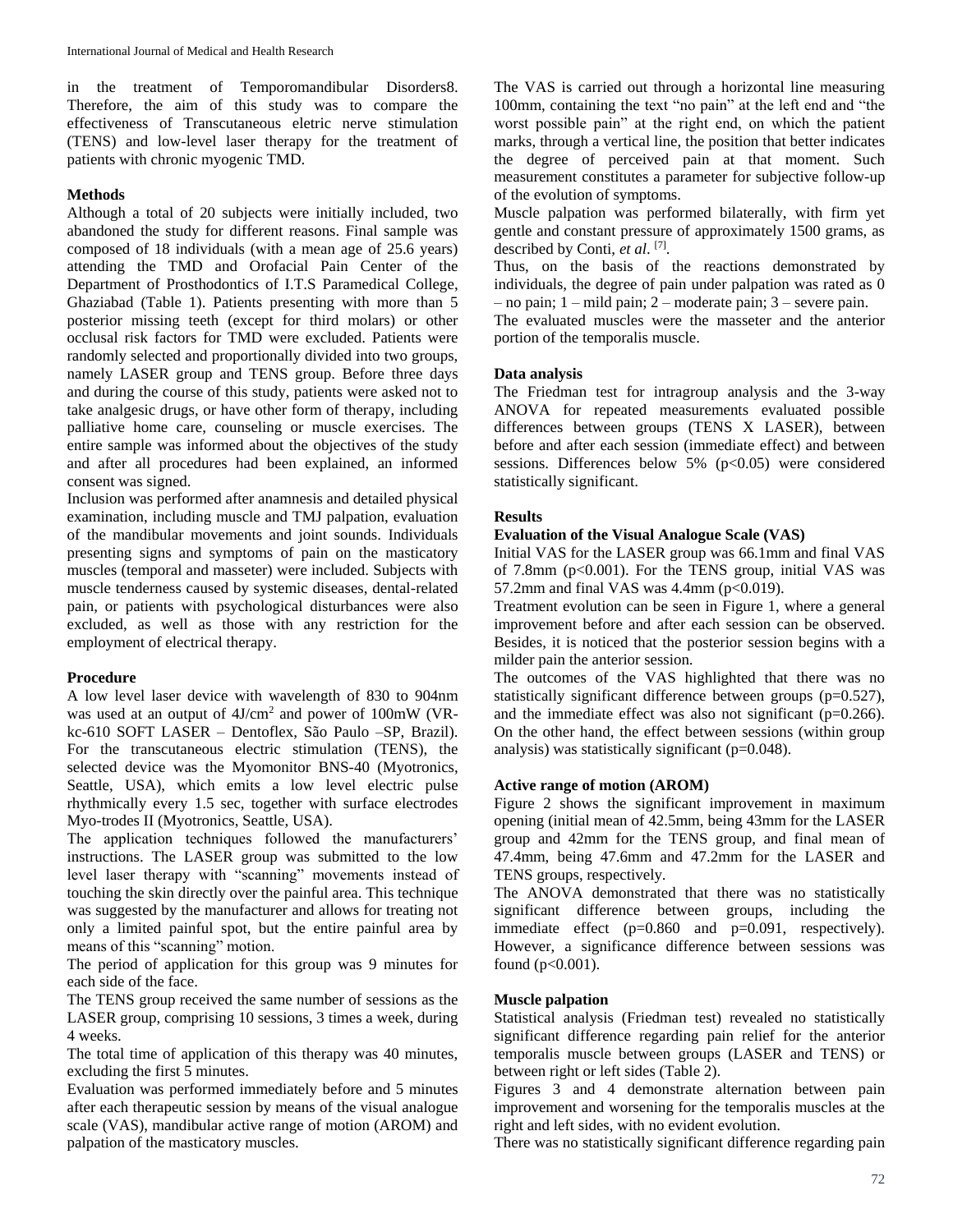decrease of the masseter muscle for both right and left sides  $(p=0.312$  and  $p=0.097$ , respectively) for the TENS group. However, for the LASER group there was a statistically significant difference for both sides (right and left), yielding p<0.001, respectively. Data can be observed in Table 3. Figures 5 and 6 demonstrate variation of the pain condition for the masseter muscles at the right and left sides.

|  |  | Table 1: Demographic data for each evaluated group |  |  |  |  |
|--|--|----------------------------------------------------|--|--|--|--|
|--|--|----------------------------------------------------|--|--|--|--|

| Group                   | <b>Laser</b>                            | Tens                 |  |
|-------------------------|-----------------------------------------|----------------------|--|
| Gender                  | 8 female and 1 male 8 female and 1 male |                      |  |
| Age $(min - max)$       | 25.8 years (25-40)                      | 25.4 years $(25-40)$ |  |
| Pain duration (min-max) | 8 months (6-24)                         | 10 months $(8-24)$   |  |

Table1: showing demographical data

This table 2 Statistical outcomes for muscle palpation of the left and right temporalis muscles for each evaluated group

**Table 2:** shows the muscle palpation of right and left temporalis muscle

| Group | <b>Right side</b> | Left side   |
|-------|-------------------|-------------|
| Laser | $p=0.237$         | $p = 0.607$ |
| Tens  | $p = 0.187$       | $n=0.094$   |

This table 3 Statistical outcomes for muscle palpation of the left and right masseter muscle for each evaluated group

**Table 3:** shows the muscle palpation of right and left masseter muscle





**Fig 1:** Visual analogue scale in millimeters for each evaluated group, before (B) and after (A) each therapeutic session



**Fig 2:** Mean maximum opening in millimeters for each evaluated group, before (B) and after (A) each therapeutic session



**Fig 3:**Mean palpation of the right temporalis muscle for each evaluated group, before (B) and after (A) each therapeutic session



**Fig 4:** Mean palpation of the left temporalis muscle for each evaluated group, before (B) and after (A) each therapeutic session



**Fig 5:** Mean palpation of the right masseter muscle for each evaluated group, before (B) and after (A) each therapeutic session



**Fig 6:** Mean palpation of the left masseter muscle for each evaluated group, before (B) and after (A) each therapeutic session

#### **Discussion**

Electrical modalities represent additional options in the management of TMD. Aspects related to spontaneous remission of the disease and individual pain perception should be taken into account before the present results are judged. Several criteria are considered for judgment of treatment effectiveness, including mandibular movement, pain scales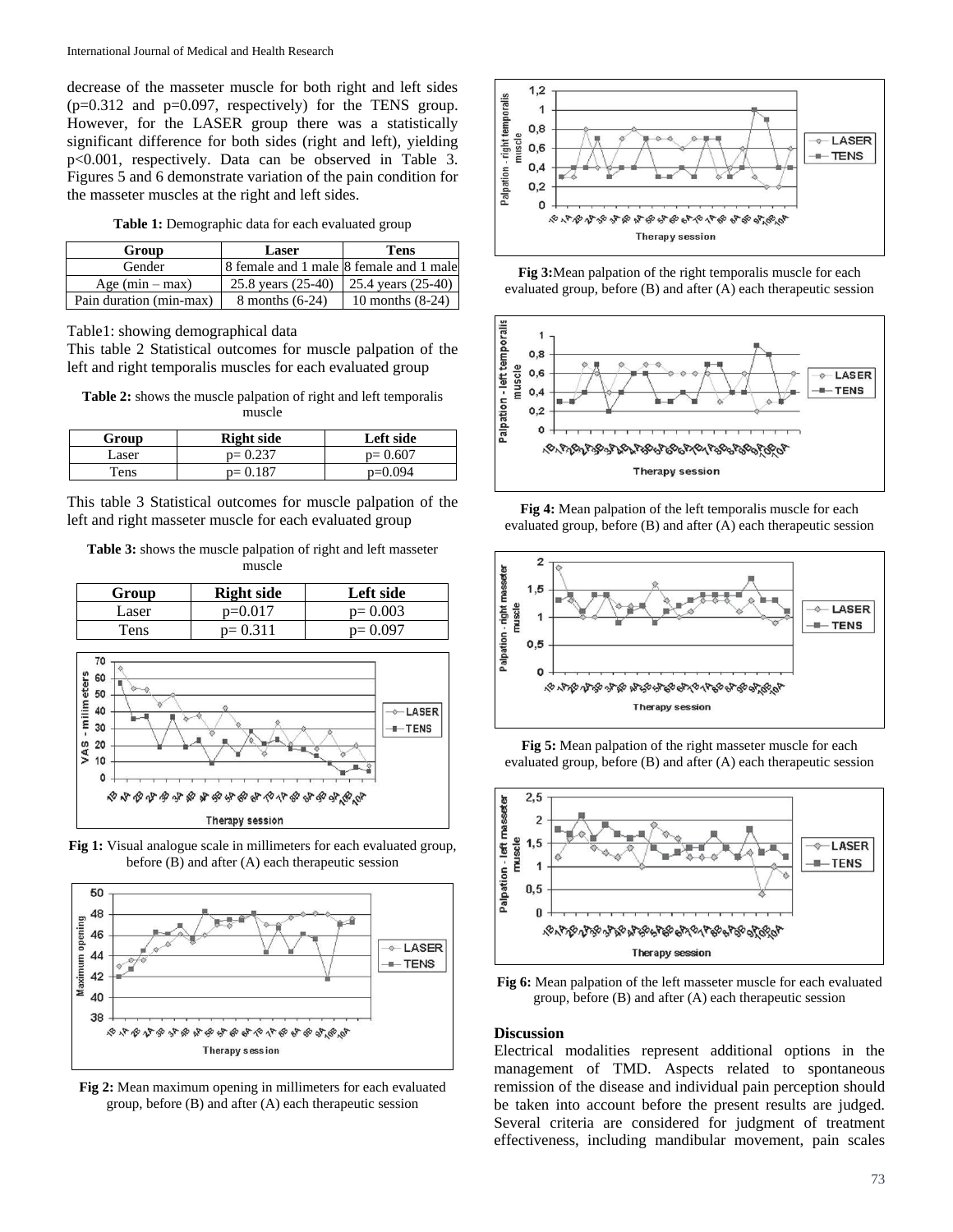and ratings of muscle tenderness to palpation.

Mandibular movement's allow for a mouth opening up to 60mm. In adults, 15 to 25mm of mouth opening is achieved by means of rotation of the condyle at the inferior border of the disc, measured between the mandibular and maxillary incisors. The remaining range of movement is attributed to the sliding of the condyle-disc complex beyond the fossa, over the articular eminence. In a study conducted by Souza and Guimarães <sup>[27]</sup>, the mean range of mouth opening of 394 patients, including asymptomatic and symptomatic patients, was 46.29mm for the maximum mouth opening (MMO) with a mean age of 34 years, being 326 females (82.75%) and male (17.25%). Thirty patients presented limited mouth opening with a mean of 33.13±1.67mm. The present study demonstrates that 6 out of the 18 patients (33.33%), equally distributed between the two groups, presented limited mouth opening before treatment (mean 33.33mm), with a mean of 33mm for the LASER group and 33.66mm for the TENS group. After treatment, the maximum mouth opening increased 10.17mm in average, that is, the mean was increased to 43.50mm, being 42.33mm for the LASER group and 44.67mm for the TENS group. As expected, the mean range of opening for the individuals presenting with limited mouth opening increased around 10.17mm in the average after treatment completion, thus demonstrating that both conservative methods are effective to increase mouth opening, as demonstrated by previous studies [5, 25].

Subjective evaluation of the symptoms by means of the visual analogue scale (VAS) in the present study revealed that, despite the absence of statistically significant differences between the TENS and LASER groups, there was a noticeable improvement of the reported symptoms for both groups, which was statistically significant, especially between sessions (within group analysis). Such outcomes are similar to the study of Gray, et al. [13].

TENS therapy is supposed to stimulate large, fast, myelinated, non-nociceptive neurons in the painful area, "closing the central gate" for those stimuli generated by pain specific fibers. This system, associated to the activation of an endogenous opioid system is supposed to be responsible for the analgesic effect of the TENS.

Nevertheless, the evaluation by means of tenderness to palpation of the temporalis muscle did not show a statistically significant difference for both groups. Alteration between pain decrease and increase on the temporalis muscles at both sides was observed, differently from the results achieved for palpation of the masseter muscle, for which there was a statistically significant difference for both sides (right and left) for the LASER group. LASER activates vasodilatation and stimulates healing, which can account for a positive effect in muscle pain, where hypoxia seems to be a potential excitatory factor for nociceptive first-order neurons.

Some studies have questioned the clinical and biological benefits of the physical therapy in the treatment of musculoskeletal pain [10]. Some researchers believe that there is no scientific evidence demonstrating that the low level laser as applied may reach deep structures <sup>[26]</sup>. Other authors demonstrate the effectiveness of the low level laser therapy for musculoskeletal disorders [3], in agreement with the present results.

It is widely accepted that TMD symptoms are fluctuating and self-limiting  $[23]$ . It means that many patients will exhibit a natural and expected improvement, even if no therapy is offered. This fact also should be considered when interpreting the actual findings, since a placebo group was not used as control, which is a limitation of the present study.

Basford <sup>[1]</sup> in 1989, criticized the quality of many clinical publications. Even though some authors have questioned the therapeutic effectiveness of these devices  $[3, 10, 21]$  and the obligatory inclusion of a control group for the test of any treatment modality, it is believed that since TMD patients do not receive any type of therapy other than TENS and laser, the actual findings can be considered acceptable.

The use of TENS has been suggested by many authors for treatment of trigeminal neuropathy, migraine, muscle contraction and TMJ pain  $[14, 18, 19, 22]$ . Similar results were obtained in the present study, in which a quite satisfactory outcome was achieved when the report of pain (VAS) was considered.

Several studies also indicate physical therapy for TMD treatment [11, 23, 24, 28, 30]. The available literature suggests that physical therapy should be initiated as soon as possible in order to significantly reduce the duration of symptoms<sup>9</sup>. Controlled and longitudinal studies are recommended to evaluate the real validity of electrical therapy in TMD patients and for how long the pain/dysfunction relieve obtained in a short-term study like the present is maintained

### **Future Research**

- Compare TENS and Ultrasound for TMJ Disorders.
- Compare LASER and Ultrasound for TMJ Disorders.

### **Conclusion**

Within the limitations of this study, the following conclusions were drawn.

- Both therapies were effective for decreasing the symptoms of TMD patients, regardless of the type of device used. The cumulative effect may be responsible for this improvement, since it is just observed after several sessions, whereas the immediate effect was not significant.
- Caution is suggested when analyzing these results, because of the self-limiting aspect of musculoskeletal conditions like TMD. Further clinical studies must be performed to evaluate the real efficacy of physical therapy modalities.

#### **Acknowledgements**

The author wishes to thank the Almighty, Guides and all those who have helped in this work.

#### **Conflict Of Interest**

The present study does not have any conflicts of interest and Author has no issues if IJMHR shares data and materials of present study. The author adheres to all the policies of IJMHR.

#### **Source of Funding**

The present study did not receive any grant for practical administration and no personal payment of salary has been given to anyone participating in the present study.